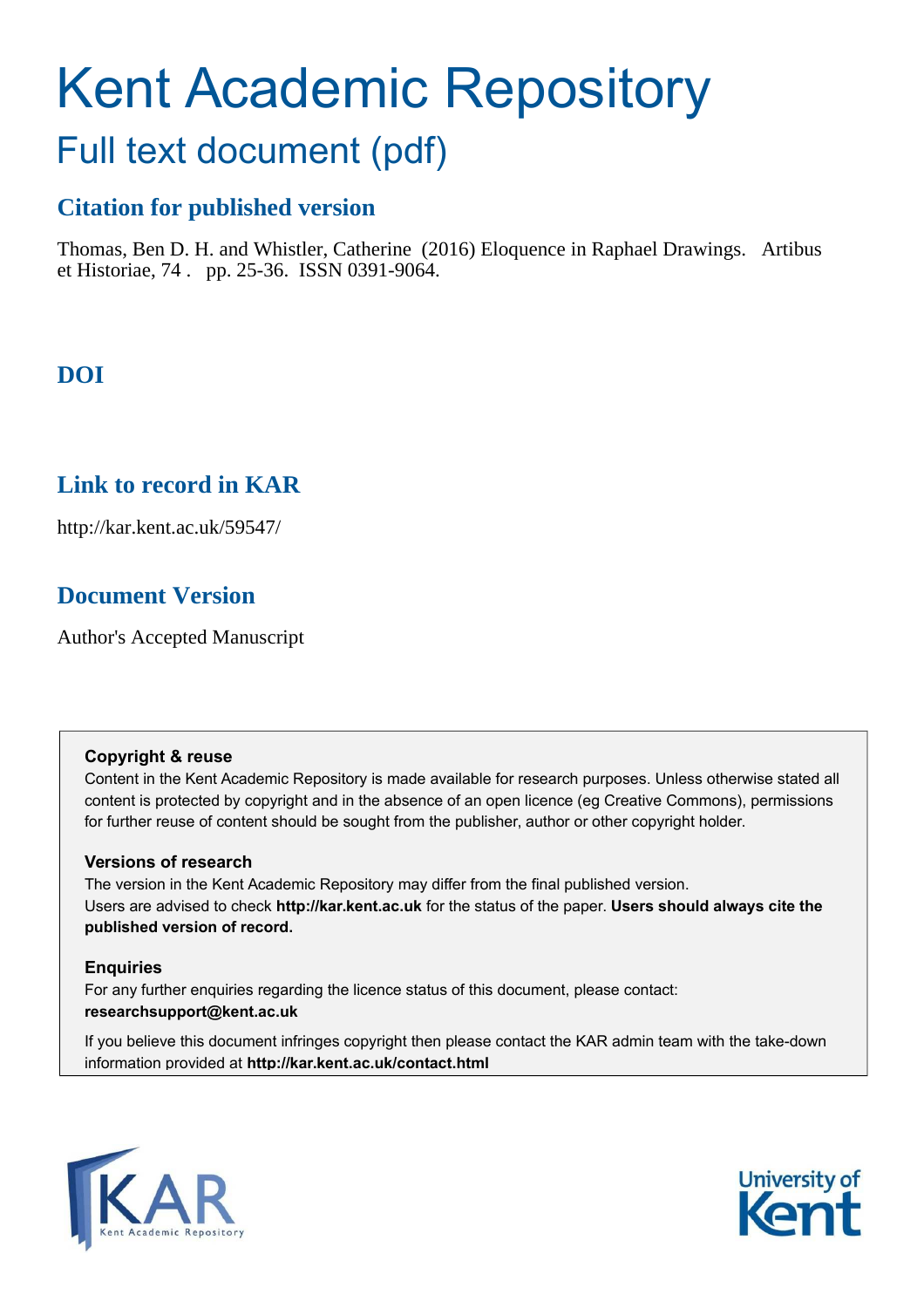#### **Eloquence in Raphael Drawings**

#### **Ben Thomas and Catherine Whistler**

Some aspects of our research on the eloquence of Raphael's drawings are discussed here in an essay in honour of Paul Joannides, whose depth of knowledge and visual sensitivity in relation to the art of Raphael have been an inspiration to us. The concept of eloquence opens many avenues for exploration, which will inform the presentation of an exhibition on Raphael at the Ashmolean Museum in Oxford and at the Albertina in Vienna in 2017 [put exact dates in footnote]. As we discuss below, the 'eloquence' of Raphael's drawings is evidenced as much by his artful handling of materials in creating them, as encompassed by what they represented to the courtly culture infused with rhetorical ideas in which he worked. In this essay we raise questions on the character and formation of Raphael's visual language; the rhetorical or persuasive nature of drawing; and the relationship of drawing to contemporary literary debates on style and invention.

St. Paul, accompanied by St. Barnabas, healed a crippled man at Lystra in Asia Minor, a miracle that inspired the natives of that city to attempt to make a sacrifice to him as they believed him to be Mercury the god of eloquence 'because he was the chief speaker', and to Barnabas as Jupiter. Responding to this unspeakable blasphemy the two apostles 'rent their clothes'.<sup>1</sup> Paul's eloquence was not that of the conventional orator: 'and I, brethren, when I came to you, came not with excellency of speech', Paul wrote to the Corinthians, 'and my speech and my preaching was not with enticing words of man's wisdom, but in demonstration of the Spirit and of power'.<sup>2</sup>

Raphael drew the moment when words failed the apostle in a remarkable metalpoint study now in the J. Paul Getty Museum collection, 'capturing perfectly the high emotional pitch of the action' as Paul Joannides aptly put it.<sup>3</sup> (Fig.1) Eyes closed, brow knotted and face turned away in anger, Paul, moved by the power of the spirit, tears at his toga, the *pentimenti* of the left hand suggesting violent movement. Paul's emotional response to blasphemy, his 'demonstration of the spirit', could be said to be the opposite of invention in rhetoric (*inventio*), or 'finding what to say', and rather evacuates invention with a surpassing gesture (*actio* or *hypokrisis*). This 'acting out' of what cannot be said stands as a performative critique of sophistry, yet remains etymologically close to hypocrisy. Raphael's drawing, however, understood by analogy with the art of rhetoric, is an invention. The sureness with which he handles the metalpoint does not dissemble: what he has discovered here through drawing is the image of 'mute eloquence'. Strictly speaking, it is a visual realisation of 'adynaton' or the inexpressibility trope.<sup>4</sup>

<sup>1</sup> Acts, 14, 8-18.

 $\overline{a}$ 

 $^2$  1 Corinthians, 2, 2-4. On the question of whether Paul 's level of interest in rhetoric, see J. Paul Sampley and P. Lampe, eds. Paul and Rhetoric, London, 2010.

<sup>3</sup> P. Joannides, *The Drawings of Raphael*, Oxford, 1983, p. 225, cat. no. 364. 4 For a convenient listing of rhetorical tropes, see B. Vickers, *In Defence of Rhetoric*, Oxford, 1998, pp. 491–498.

**Deleted:** (can you perhaps define the definition of the word for your reader as it applies in this)

**Formatted:** Strikethrough

| <b>Deleted: Peter</b>                                                                    |
|------------------------------------------------------------------------------------------|
| <b>Deleted:</b> (                                                                        |
| Deleted: )                                                                               |
| Deleted: : Continuum                                                                     |
| <b>Deleted: Paul</b>                                                                     |
| <b>Deleted:</b> : Phaidon                                                                |
| <b>Deleted:</b> (hereafter Joannides)                                                    |
| <b>Deleted:</b> ; add ref to Getty's permanent collection catalogue by<br>Goldner, et al |
| Deleted:                                                                                 |
| Deleted:                                                                                 |
| Deleted: Brian                                                                           |
| <b>Deleted:</b> : Clarendon Press                                                        |
| Deleted: -                                                                               |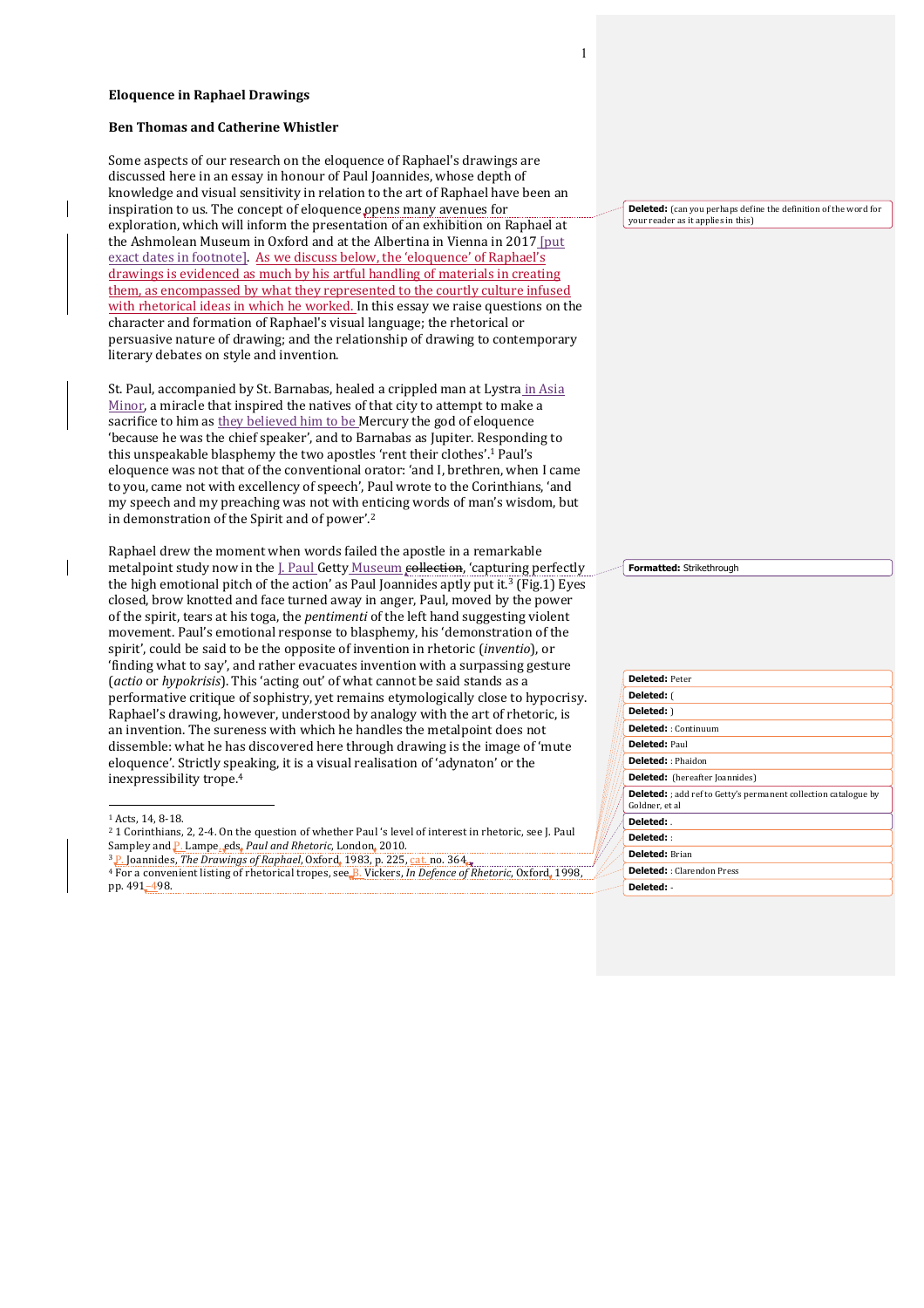In Raphael's cartoon for the tapestry of the *Sacrifice at Lystra* in the Victoria and Albert Museum, for which the Getty metalpoint drawing is a study, Barnabas's pleas - perhaps a more measured reaction to the misplaced if well-intended sacrifice - effectively persuade a young man in the crowd to intervene to prevent the axe's blow from falling on the waiting sacrificial ox. Or perhaps it was, after all, Paul's disruption of ordered speech - his rending of his garments - that proved effective. Mercury, the god with whom Paul has been mistakenly identified, presides in the form of a nude bronze statue over these events, placed in the background of the 'tragic' scene staged by Raphael. The theme of Paul's apostolic confrontation with idolatry  $-$  'the gods are come down to us in the likeness of men' - is played out in a brilliantly orchestrated composition of surging figures framed, as Shearman has argued, by Raphael's adaptation of the antique conventions of *allocutio* and *immolatio*.<sup>5</sup>

Whether or not the historical Paul was schooled in rhetoric, in the context of Pope Leo X's Sistine Chapel, he stood for an ideal of unifying Christian eloquence following the disputes around conciliarism during the Fifth Lateran Council (1512-17). The Medici Pope had introduced rules to reform the lengthy and flattering sermons bristling with Ciceronian ornaments that had flourished in the Sistine Chapel under his predecessor Julius II, and which had attracted criticism from Erasmus.<sup>6</sup> Raphael gave form in his designs for a set of tapestries for the Sistine Chapel to this simpler, apostolic eloquence - as has been analysed before – through Paul's commanding gestures that stylistically combine, through imitation, the *quattrocento* example of Masaccio with the antique (the rending of garments even bringing to mind the example of Giotto).

It can be demonstrated that Raphael knew of and identified with St. Paul's ambivalence concerning eloquent speech and the sacred. In his second letter to the Corinthians Paul described an ecstatic vision, possibly the moment of his conversion, where 'he was caught up into paradise, and heard unspeakable words, which it is not lawful for a man to utter'.7 Raphael, demonstrating a theological sophistication not matched by the quality of the poetry, refers to this passage in the opening quatrain to a sonnet written on a sheet of studies for the *Disputa* in the Ashmolean Museum (Fig.2, Fig.3):

Just as Paul could not speak of the hidden God, Once descended from heaven, So my heart with a loving veil, Covered all my thoughts.

Como non podde dir d'arcana Dei Paul como discesso fu dal cello, cusì el mio cor d'uno amoroso velo

<sup>5</sup> J. Shearman, *Raphael's Cartoons in the Collection of Her Majesty the Queen and Tapestries for the Sistine Chapel*, Oxford, 1972, p. 93.

6 Shearman, *Raphael's Cartoons*, p. 16. <sup>7</sup> 2 Corinthians, 12, 4.

**Deleted:** *Disputa* **Deleted:** *à*

**Deleted:** John **Deleted:** : Phaidon **Deleted:** (hereafter Shearman)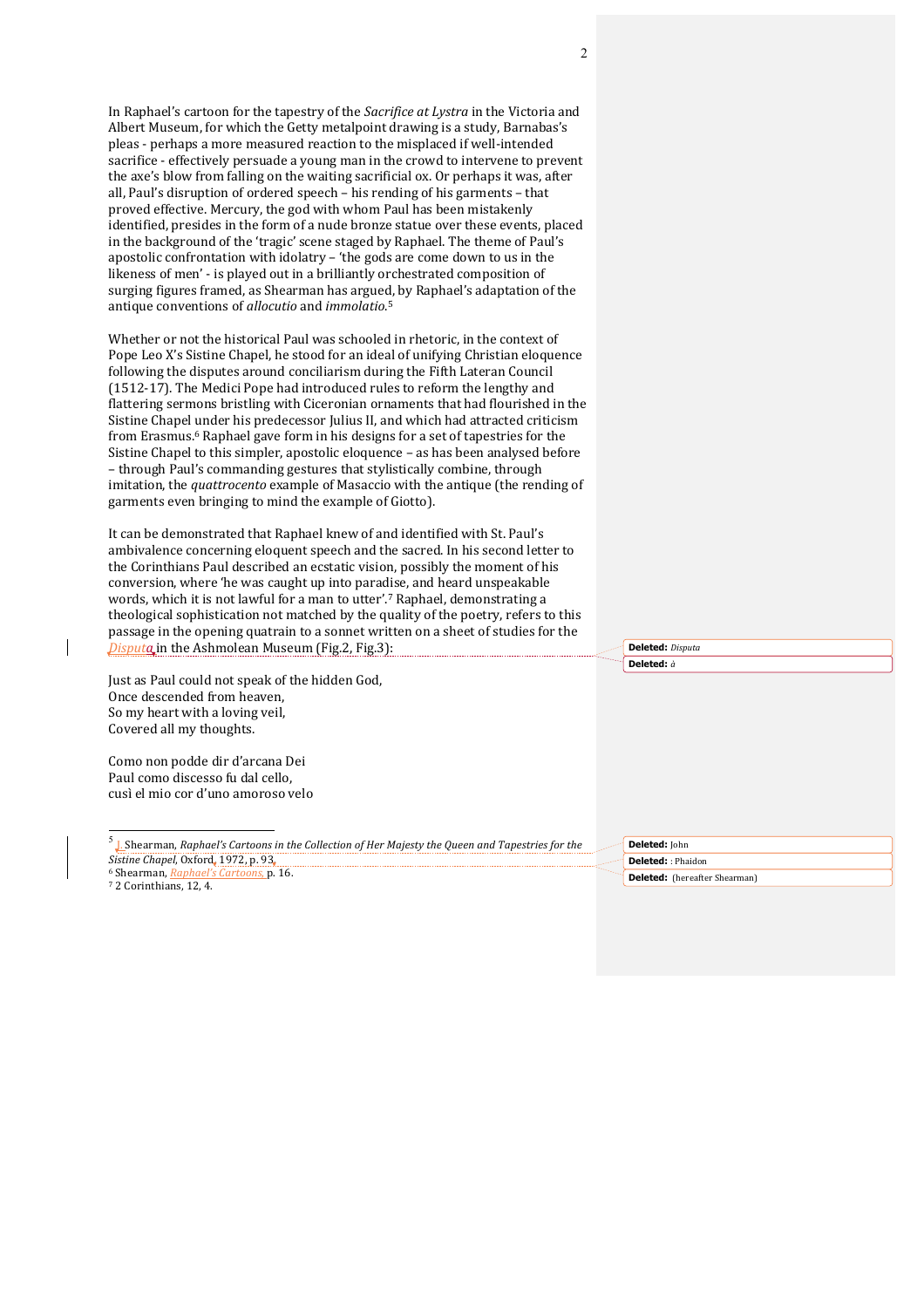#### a ricoperto tutti i pensier mei.<sup>8</sup>

By extension we could say that in Raphael's drawings, therefore, form veils thought revealing as it conceals. The idea of style as clothing for invention is discussed in texts by authors close to Raphael debating the literary theory of imitation: the exchange of letters between Gianfrancesco Pico della Mirandola and Pietro Bembo in 1512-13. These cite the earlier critique of eclectic imitation by Paolo Cortesi in a dispute with Angelo Poliziano where injudicious eclecticism in a text is compared to a pawnshop where 'one often finds hanging there the overcoats, cloaks, raincoats and travelling coats of many men'.<sup>9</sup> Similarly, Pico states that the orator should not 'pluck features out here and there and stitch together his speech from dissimilar styles like a patchwork quilt out of different pieces of cloth'.<sup>10</sup> The 'loving veil' that clothes the forceful eloquence of the spirit should be appropriate to its innate character, or in rhetorical terms the style should follow the invention: 'they used to dress the soul with different habits just as we dress the body with clothes'.<sup>11</sup>

But how is appropriate style judged? What is it that guides the selection and imitation of the best aspects of the best writers so that the result is not patchwork and random? According to Pico stylistic judgements are guided by an innate idea of good style, and reflect the individual character of each writer. To this Platonic notion of psychology, Bembo offered a more Aristotelian response – as if recalling the complementary gestures of the two great philosophers designed by Raphael at the focal point of his *School of Athens* - 'but it's your business if you see in your soul an idea and form of writing planted there and handed down by nature. I can speak to you only of my own soul. I saw no form of style in it, no pattern of discourse before I developed myself in mind and thought by reading the books of the ancients over the course of many years, by long labour, practice and exercise'.<sup>12</sup> Although Pico and Bembo disagreed amicably about the best procedure to follow in imitating ancient authors, and on the relative importance of Cicero as a model to follow, both agreed on the fundamental importance of Christian sincerity: as Pico put it, referring once more to St. Paul, 'I would value most of all the sort of imitation that the Apostle Paul talks about. For although I have no doubt that correct speech and brilliant discourse are a gift of god, since the gift of elegant speech is numbered among goods, nonetheless, if there is no underlying solidity of honourable activity, and activity concerned with our ultimate happiness, will Cicero's words be anything but "empty sounds without meaning, musical trifles"?'<sup>13</sup>

 $\ddot{\phantom{a}}$ 

# **Deleted:** ohn

|  | <b>Deleted:</b> : Yale University Press    |  |  |
|--|--------------------------------------------|--|--|
|  | <b>Deleted:</b> Christian                  |  |  |
|  | Deleted: (                                 |  |  |
|  | Deleted: )                                 |  |  |
|  | <b>Deleted:</b> : Harvard University Press |  |  |
|  | <b>Deleted:</b> (hereafter Dellaneva)      |  |  |

<sup>&</sup>lt;sup>8</sup> Ashmolean Museum, Inv. WA1846.187, K. Parker, *Catalogue of the collection of drawings in the Ashmolean Museum, II, Italian Schools, Oxford, 1956, cat. no.* 546, verso (Joannides, *The Drawings* of Raphael, cat. no. 221v); J<sub>.</sub> Shearman, *Raphael in Early Modern Sources*, New Haven and London, 2003, vol. 1, p. 134. For a discussion of this poem, see also Shearman, *Raphael Sources*, p. 90 and more recently C. Kleinbub, 'Raphael's "Transfiguration" as Visio-Devotional Programme', Art Bulletin, 90, 3, 2008, p. 369.

<sup>&</sup>lt;sup>9</sup> Joann Dellaneva, ed., *Ciceronian Controversies*, Cambridge, Mass, 2007, p. 15.

<sup>10</sup> Dellaneva, *Ciceronian Controversies*, p. 109.

<sup>&</sup>lt;sup>11</sup> Dellaneva, *Ciceronian Controversies*, p. 39. For similar passages on clothing inventions see p. 111 and p. 117.

<sup>12</sup> Dellaneva, *Ciceronian Controversies*, p. 51.

<sup>&</sup>lt;sup>13</sup> Dellaneva, *Ciceronian Controversies*, p. 123.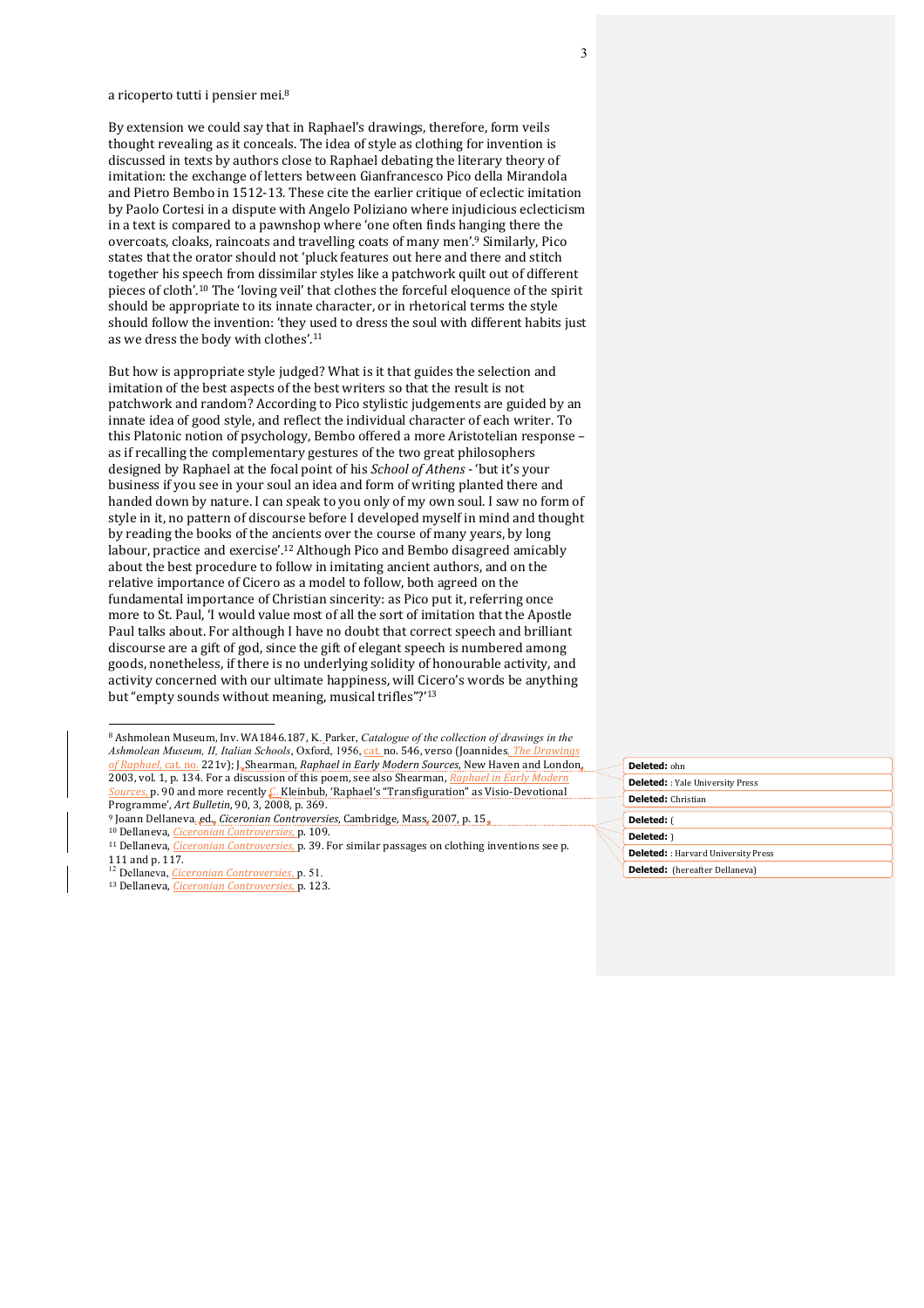Raphael's process of invention, as revealed by his drawings, is usually associated with the eclectic imitation guided by an innate idea of good style advocated by Pico, who cited in support of it Cicero's story of how the painter Zeuxis in order to paint an image of perfect female beauty selected the best features of 'five Crotonian maidens who were celebrated for their beauty'.<sup>14</sup> This association of Raphael with idealism became particularly strong following the publication of the second edition of Vasari's biography of Raphael in 1568, where a well-known analysis is supplied of the artist's stylistic development by imitating a range of artists from Perugino through Leonardo to Michelangelo, but it was established in the literature on art after the publication of a letter purportedly by Raphael himself in 1559 apparently supporting an idealist position. Whether it was written by Raphael or, as Shearman has argued, by Baldesar Castiglione the apparent addressee, the letter referring to the fresco of *Galatea* (*c.* 1514) in Agostino Chigi's villa demonstrates that Raphael's works were interpreted using the terms of these contemporary literary debates.<sup>15</sup>

Castiglione, apparently, had praised the *Galatea* and, in reply, Raphael argued that in order to paint a beautiful woman he needed to see several 'with the proviso that your honour be with me to choose the best'. However, as he is deprived both of beautiful women and of good judges of beauty, Raphael made use of a 'certain idea which comes to mind'.<sup>16</sup> The tone of the letter is selfdeprecatory since Raphael implies that, in the absence of Castiglione's superior judgement of beauty, he had to rely on his own inferior resources. The elegant compliment paid to Raphael in *Il Libro del Cortegiano*, where his name is implicitly linked with Apelles's understanding of female beauty, is here returned by putting the non-artist Castiglione in the place of Zeuxis. However, Raphael's nonchalant allusion to his 'certa Idea', suggests that he believed that a poet's ability to correctly appraise the visual arts is due to the fact that both painter and poet employ a similar judgement in their respective forms of imitation.

However, if we return to the Getty study of St. Paul rending his garments, the drawing is perhaps more eloquent of Bembo's 'long labour, practice and exercise' than of Pico's innate idea. Long-rehearsed linear patters can be traced in the construction of the folds that encase the bent right leg in long looping oval lines, and which provide a zig-zagging surge of bands of cloth up the column of drapery supporting and framing the culminating ripping gesture. This particular method of constructing drapery patterns from within oval loops around the fulcrum of a bent knee goes back to Raphael's origins as a draughtsman: see, for example, the sketchy figure of an angel in the compositional study in Lille (Fig.4) for the early *Coronation of St. Nicholas of Tolentino* (*c*.1500) which, at least from

 $\overline{a}$ 

**Formatted:** Font:Italic

**Formatted:** Font:Italic

| Deleted: John                                                            |
|--------------------------------------------------------------------------|
| Deleted: (                                                               |
| Deleted: )                                                               |
| Deleted: -                                                               |
| <b>Deleted:</b> Vincenzo                                                 |
| <b>Deleted:</b> Città del Vaticano: Pontificia Accademia dei Virtuosi al |
| Pantheon                                                                 |

<sup>14</sup> Dellaneva, *Ciceronian Controversies*, p. 23.

<sup>&</sup>lt;sup>15</sup> The letter was first published by Lodovico Dolce in *Lettere di diversi eccellenttiss. huomini*, Venice, 1559.*J.* Shearman, 'Castiglione's Portrait of Raphael', *Mitteilungen des Kunsthistorisches Institutes in Florenz*, 38, 1994, 69-97.

<sup>&</sup>lt;sup>16</sup> V. Golzio, *Raffaello nei documenti*, Vatican City, 1936, p. 31: '...mi bisogneria veder più belle, con questa condizione: che V.S. si trovasse meco a far scelta del meglio... Io mi servo di certa Idea, che mi viene nella mente. Se questa ha in sè alcuna eccellenza d'arte, io non so; ben m'affatico di haverla'.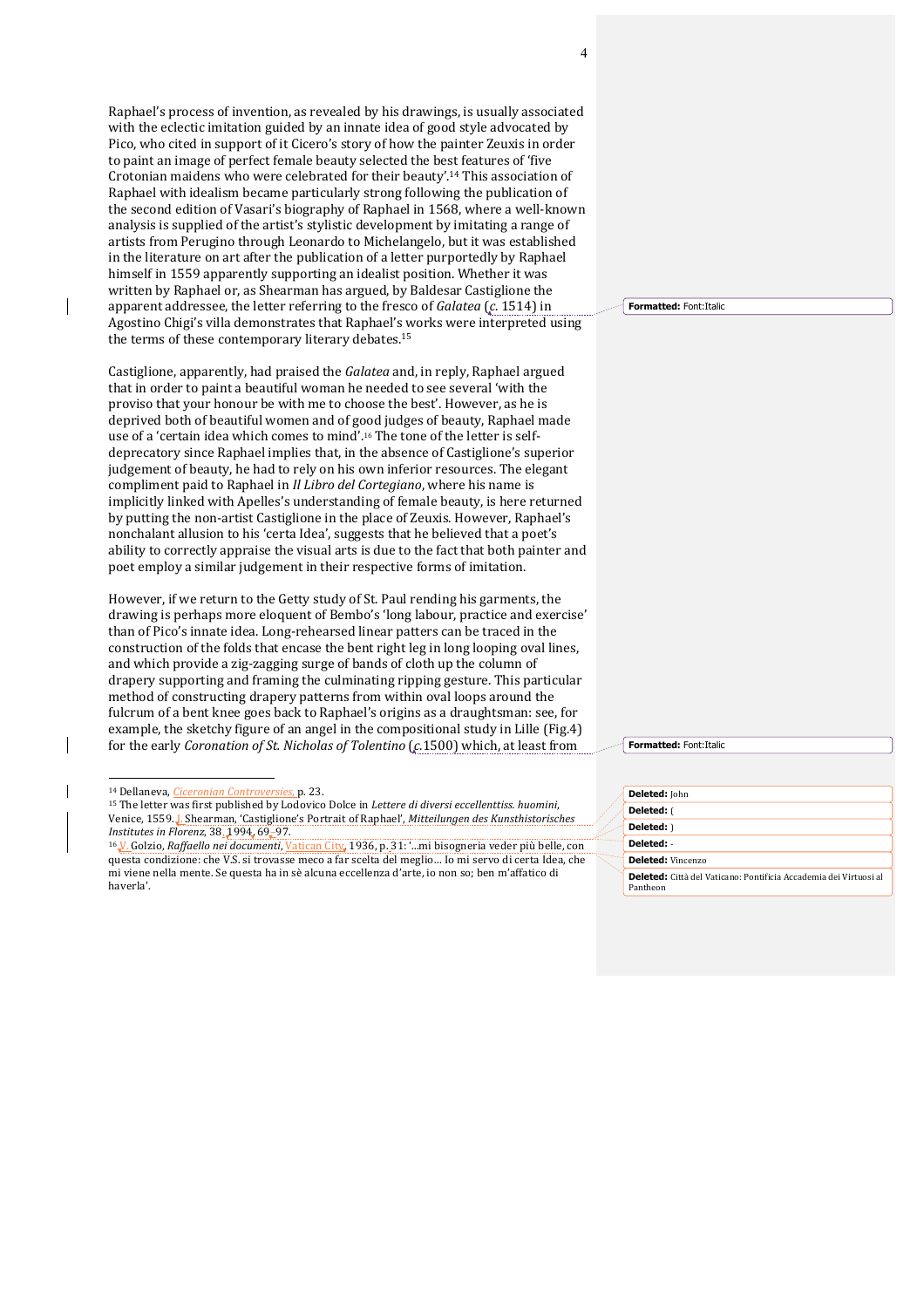the waist down, has much in common with the later, more accomplished study of St. Paul. Raphael carried his exploration of this drapery construction over onto the verso of the sheet, and variations of the same problem recur on other later sheets such as the British Museum's sheet with a study in profile of a young woman's head alongside drapery, or more brilliantly in the Ashmolean's stunning black chalk study for the drapery of a scholar in the *Disputo.* (Fig. 5).<sup>17</sup>

Although it is inevitably hampered by the hazards of survival, the study of such recurring motifs across Raphael's drawn oeuvre - his rhythmic reiteration and creative variation upon practised formulae - reveals a different type of eloquence in the drawings to that understood through analogy with rhetoric. Viewed from this perspective, the drawings speak with great immediacy of the creative discovery of viable formal solutions *through* the practice of making, and from *within* the material constraints of technique and the acquired habits of a trained hand. This is what, in relation to Giambattista Tiepolo, Svetlana Alpers and Michael Baxandall called the 'medium-reinforced function of invention', which produces drawings in which 'the lines have a grammar and gait derived not so much from the edges of things as from an athletic hand enjoying exercise on a sheet'.<sup>18</sup> Of course, Raphael was not Tiepolo, and his drawings have a very different character as we would expect of the product of a late fifteenth-century artistic training. However, the early Lille sheet is revealing, in a way that makes these observations on Tiepolo relevant, for its juxtaposition of different types of preparatory drawing within the same compositional study: as Joannides notes 'the upper figures were probably first studied on separate sheets and then transferred to their places here. Raphael shows God the Father and the Virgin as studio models, but St. Augustine has here been given his final (?) characterization'.<sup>19</sup> While these upper figures do reveal the careful checking of figural inventions against the pose of the *garzone* in the studio, the drawing of the lower figures of the angel, St. Nicholas and Satan demonstrate their construction by a hand improvising within established conventions and without reference to a model (see, for example, the abbreviated geometrical construction used to establish the foreshortening of St. Nicholas's head).

Attending to this aspect of Raphael's drawings, therefore, tends to cast doubt on the association of his art with 'the Idea', or what social anthropologist Tim Ingold has called the 'hylomorphic model' of creativity where the art work is the result of the transposition of a conceptual image, or formal template, into a material object. To demonstrate the shortcomings of hylomorphism, Ingold carried out with his students an experiment in traditional basket weaving on a beach near Aberdeen. Vertical lengths of willow were stuck into the sand, tied at the top to form a circle, and then horizontal pieces of willow were woven between the verticals to form the basket. Although each student was attempting to produce the same basket, each worked at a slightly different speed and rhythm,

 $\overline{a}$ 

**Deleted:** *Disputa* **Deleted:** *à*

### **Formatted:** Font:Not Italic **Formatted:** Font:Not Italic **Deleted:** *Drawings* **Deleted:** Svetlana **Deleted:** Michael **Deleted:** : Yale University Press

<sup>&</sup>lt;sup>17</sup> Respectively, Joannides, *The Drawings of Raphael*, cat. no. 55 recto, British Museum, London, Inv.1947, 010.11.19, and Joannides, *The Drawings of Raphael*, cat. no. 218v, Ashmolean Museum, Oxford, Parker, *Italian Schools*, p. 545, Inv. 1846.186. Oxford, Parker, *Italian Schools*,

<sup>18</sup> S. Alpers and M. Baxandall, *Tiepolo and the Pictorial Intelligence*, New Haven and London, 1994, p. 55 and p. 62.<br><sup>19</sup> Joannides, <u>*The Drawings of Raphael*, p</u>. 38.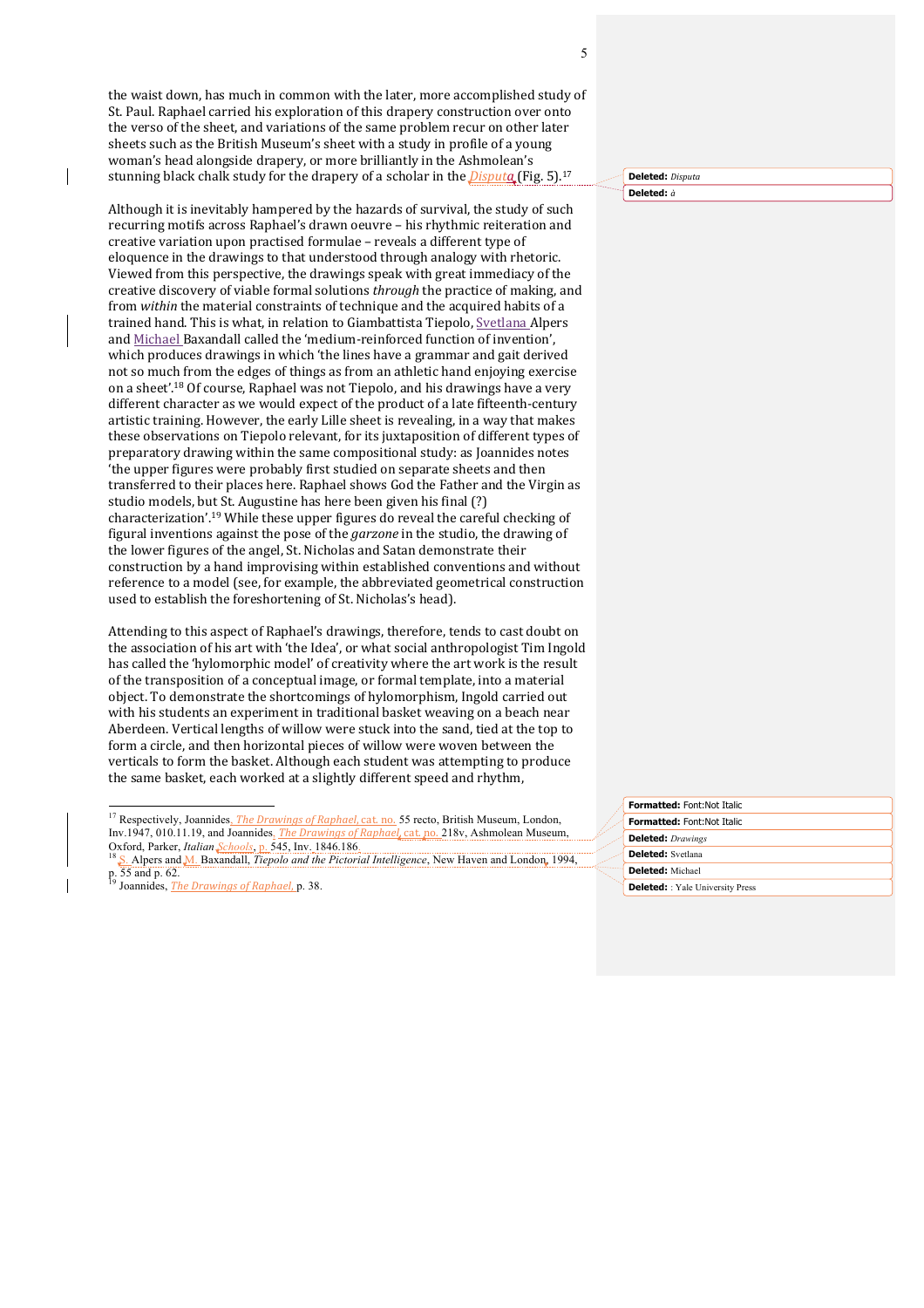experienced the resistance of the wood differently according to their strength, or tied the verticals together at a different height related to their own size. Another unforeseen variant was that 'a persistent, strengthening wind was bending all the verticals of the frame in one direction, with an inclination that increased with height'. The result of this 'confluence of forces and materials' was that each basket differed 'uniquely reflecting the mood and temperament, as well as the physical stature of its maker'.<sup>20</sup> This sense of ideas or designs coming into being through the process of working with materials, as much as through abstract thought-processes that precede such making, is given a more philosophical explanation in Jean-Luc Nancy's analysis of 'the pleasure in drawing': 'the *design* of art is its *idea* as idea – form, scheme, and rhythm – of that which is not achieved in any Idea, ideal, ideology, or ideation', or more simply 'it is the impetus of a form that seeks itself and only finds itself in search of itself.<sup>21</sup>

This seeking quality of drawn line, its impetus towards the precise calibration of formal tension, is most evident in the Getty drawing of St. Paul in the upper half of the figure. (Fig.1) Here *pentimenti* around the Saint's left shoulder and elbow and also his right elbow, suggest that this remained a crucially unresolved area of the design when the artist began this drawing (assuming the existence of other studies prior to this one). A tendency to bisect the figure in adapting or developing a design can be seen clearly in an earlier, although technically similar, metalpoint drawing in the British Museum (Fig.6), which became the model for an engraving of *Venus and Cupid* by Marcantonio Raimondi, and which shows Raphael dramatically altering his design for the figure of Venus by pasting a new set of legs over the original figure, effectively cutting it in half.<sup>22</sup> The subject of the engraving - the image of perfect female beauty - brings to mind the problematic 'idea of beauty' associated with Raphael discussed above. However, this drawing of the female nude reveals him tackling an artistic difficulty through a process of quite literally combining alternative sections of the pose. The drawing also shows Raphael transforming a contrapposto device which he had appropriated from Leonardo da Vinci (for example, his pen and ink study after Leonardo's *Leda and the Swan* in the Royal Collection), and which also refers to the example of the antique.<sup>23</sup> Here the drawing carries with it the history of the form, as a type of visual memory, while it is subjected to creative analysis through splitting and recombination of its elements.

This type of dissective approach could be related to Alberti's suggestion concerning drawing in Book 3 of *De Pictura* that 'it will help to divide the modules into parallels in order that in the public work everything may be ordered in its proper place as though drawn from private notebooks' (the extent to which Raphael's drawings reveal him to be a reader of Alberti is an intriguing

 $\ddot{\phantom{a}}$ 

 $\overline{\phantom{a}}$ 

**Deleted:** drawings 

**Deleted:** ( **Deleted:** )

| <b>Deleted: Tim</b>                        |
|--------------------------------------------|
| <b>Deleted:</b> : Routledge                |
| Deleted: -                                 |
| Deleted: ean-                              |
| Deleted: Luc                               |
| <b>Deleted:</b> : Fordham University Press |
| <b>Formatted: Font: Italic</b>             |

<sup>&</sup>lt;sup>20</sup> T. Ingold, *Making: Anthropology, Archaeology, Art and Architecture*, London and New York, 2013, pp. 22-24.

<sup>&</sup>lt;sup>21</sup> J.J. Nancy, *The Pleasure in Drawing*, trans. Philip Armstrong, New York, 2013, p. 51 and p. 55. <sup>22</sup> Joannides, *The Drawings of Raphael*, p. 286. Joannides notes the possibility that it may be related to the *School of Athens* and record an initial idea of pairing sculptures of Apollo and Venus in the framing architecture of the scene.

<sup>&</sup>lt;sup>23</sup> Joannides, *The Drawings of Raphael*, p. 98 (Royal Collection 12759).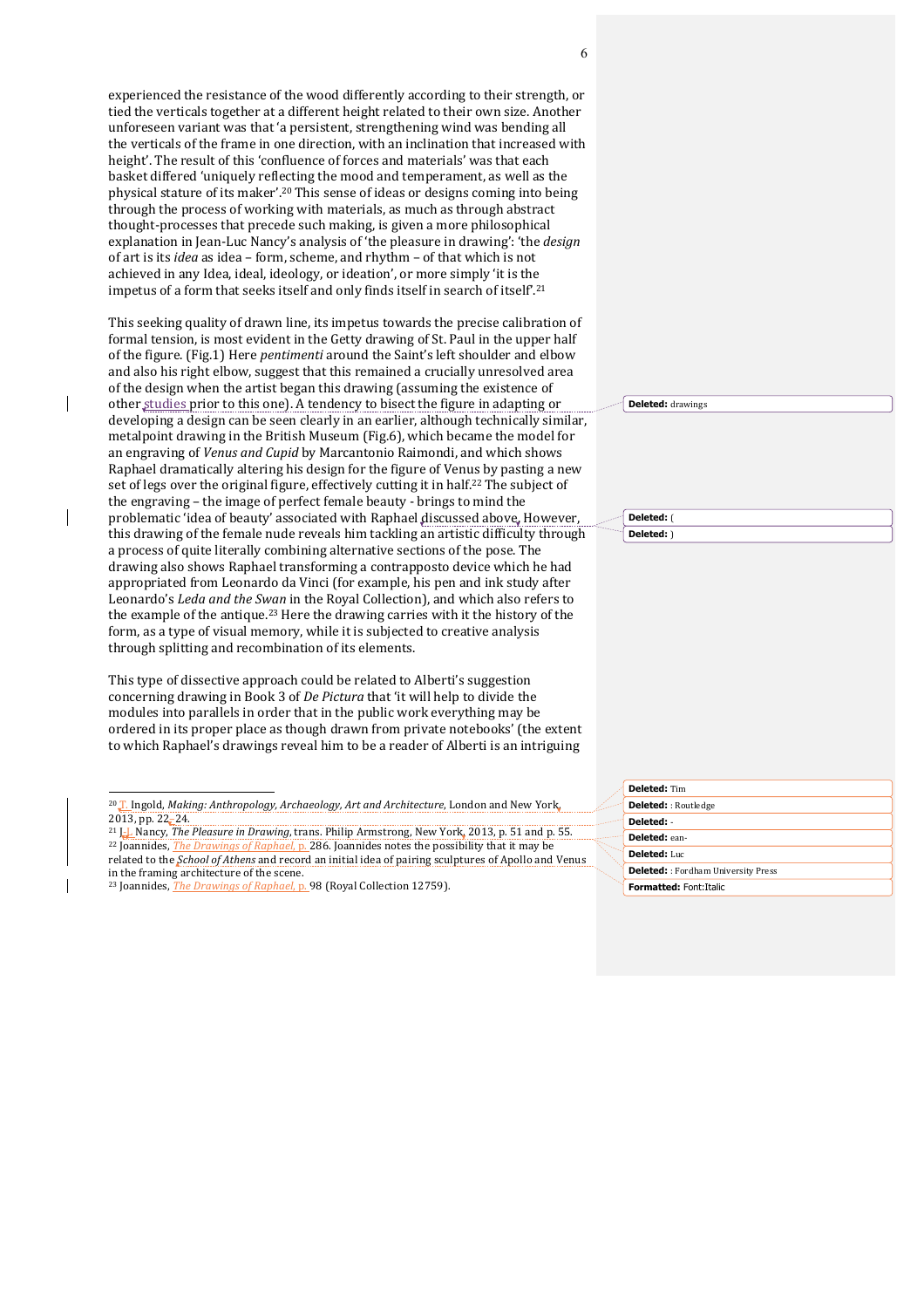question).<sup>24</sup> This principle of modular division and combination is evident in even the most rapid of Raphael's sketches, where hooked strokes of the pen that designate essential semantic units - the body's members reduced to underlying geometrical forms indicating arms, legs, torso, head – are rapidly conjugated to explore a complex variety of potential forms. The supreme example of this procedure from among Raphael's drawings is the sheet of studies for a *Resurrection* in the Ashmolean (306v) covered in, to quote Alpers and Baxandall, 'manual thinking aloud'.<sup>25</sup> (Fig. 7) Although this precious insight into the artist's creative process was presumably only preserved because of the nude studies from the model on the reverse of the sheet, Joannides was correct to see in this rare survival an instance where Raphael's 'fecundity of invention... matches the triumphant energy of the draughtsmanship'.<sup>26</sup> One of a group of studies for an unexecuted altarpiece for the Chigi Chapel at S.Maria della Pace, Rome, this was followed by a series of studies from the model that put flesh on the bones of these 'pensieri'. However, the detailed studies should not be taken too literally as simple transcriptions of models before the artist's eyes: for example, as the confusing proliferation of limbs in the black chalk study of three guards in the Duke of Devonshire collection, Chatsworth shows, the additive and recombinatory process of design continues in these drawings which, in spite of their content, are far from being static 'academy' studies of the nude.<sup>27</sup>

Even when sketchy and quick, as in the Ashmolean sheet of brilliant sketches for the *Resurrection*, Raphael's draughtsmanship conveys a mastery that suggests another of Alberti's insights: that 'the hand will proceed most rapidly which is well guided by a certain rule of the mind'. Intellectual understanding of form precedes execution in a successful drawing, although this understanding is also arrived at through long practice in drawing. At this level - how mind and hand together discover eloquent form - it is perhaps most instructive to consider Raphael drawings out of chronological sequence, and separately from projectbased teleological sequences that impose a retrospective coherence on the evolution of designs. As we have seen, the structure of folds creating the coherence rent asunder in Paul's gesture of abhorrence - what has been described here as a visual 'inexpressibility trope' – was one constructed by Raphael over and over again until it became second nature: thought *revealed* through a loving veil.

Of course, the process of designing through combining modules recommended by Alberti, is analogous to the process of literary composition through combining quotations or ornaments recorded in notes, or even of improvising speeches by drawing on memorised topics, that have as their basis the rules of classical rhetoric. The culture in which Raphael worked was saturated by rhetorical ideas to the extent that understanding the pressing issue of courtly behaviour - 'la forma di cortegiania' as Castiglione put it - was predicated on imitation of

 $\overline{a}$ 

 $\overline{\phantom{a}}$ 

| <b>Deleted:</b> other side |  |
|----------------------------|--|
|----------------------------|--|

**Deleted:** literally 

**Deleted:** at 

| Deleted: Leon            |                                                 |
|--------------------------|-------------------------------------------------|
| <b>Deleted: Battista</b> |                                                 |
| Deleted: John            |                                                 |
| u,                       | <b>Deleted:</b> : Yale University Press,        |
|                          | <b>Deleted:</b> Svetlana                        |
| Deleted: Michael         |                                                 |
|                          | <b>Deleted:</b> and the Pictorial Intelligence, |
|                          | <b>Deleted:</b> : Yale University Press         |

<sup>&</sup>lt;sup>24</sup> L. B. Alberti, *On Painting*, trans. J. R. Spencer, New Haven and London, 1966, p. 135, note 18: 'Quove id certius teneamus modulos in paralellos dividere iuvabit ut in public opera cuncta veluti ex privatis comentariis ducta suis sedibus collocentur'

<sup>&</sup>lt;sup>25</sup> S. Alpers and *M.* Baxandall, *Tiepolo*, New Haven and London, 1994, p. 60.

<sup>&</sup>lt;sup>26</sup> Joannides, *The Drawings of Raphael*, p. 90.

<sup>&</sup>lt;sup>27</sup> Joannides, *The Drawings of Raphael*, 311; Chatsworth 20.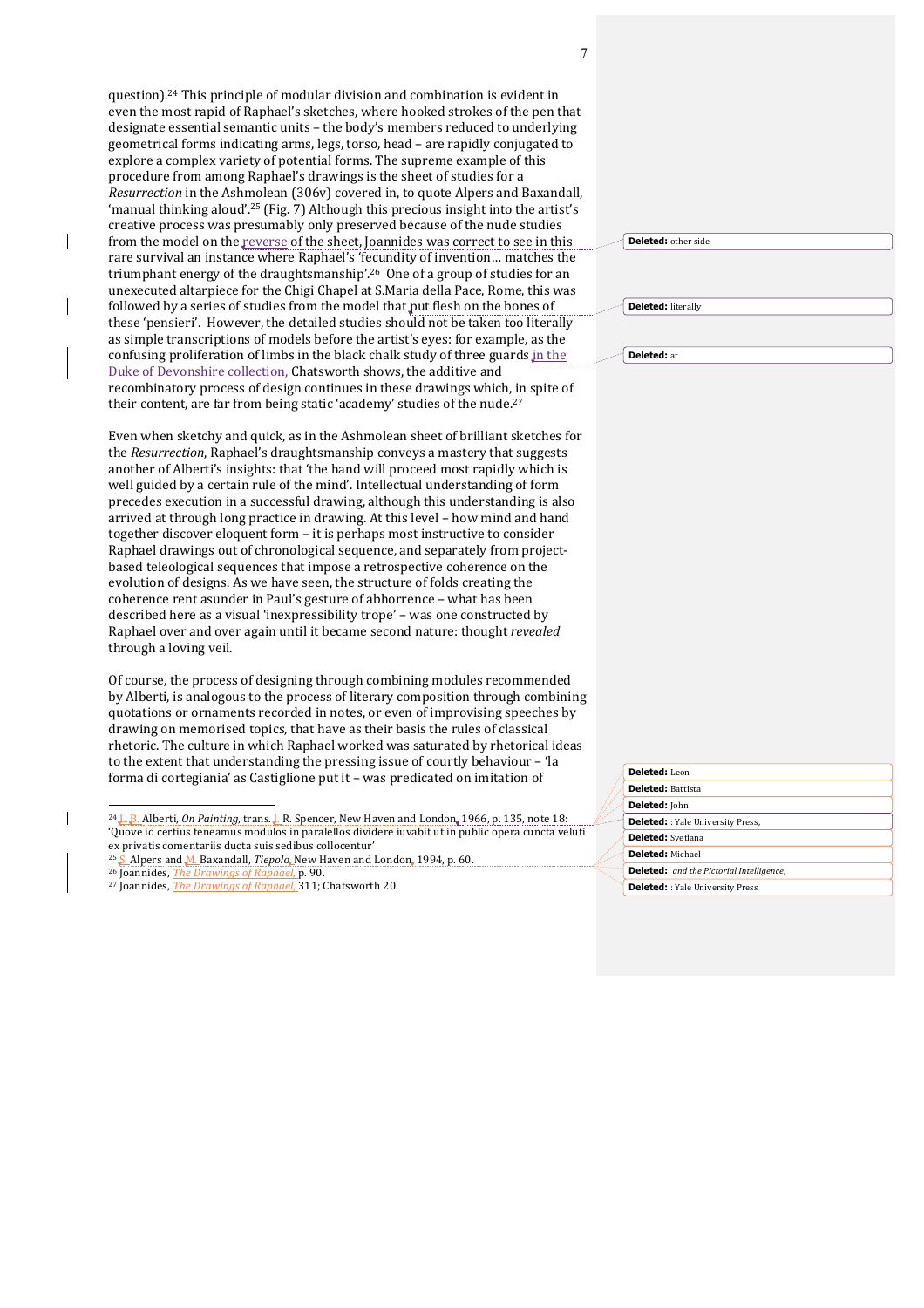Cicero's attempt to describe the perfect orator. Raphael, himself an accomplished courtier, certainly adapted his art for a courtly audience and it is possible to draw parallels between his drawings with aspects of literary practice in a way which the art itself seems to invite.

For example, Raphael's use of quotation can appear knowing and complex: a notable instance being the use of the head of Laocoön from the antique sculpture grouping for the figure of Homer in the *Parnassus* fresco in the Stanza della Segnatura. A pen and ink drawing at Windsor (Fig.8) of the heads of three po in Parnassus contains a study based on the Laocoön that is, as Joannides put brilliant reinterpretation of a cry of pain as a moment of poetic inspiration'.<sup>28</sup> However, it is not clear that this is a copy made directly from the Laocoön. In the angle of the head, and the treatment of the beard as playful 'fusili'-like cu suggests that it is a creative adaptation based on memory rather than direct observation. Nor is there anything in this carefully drawn and remarkably precise study to confirm the identification of this head, at this stage in the de process, with Homer. Because this is a familiar sheet with a clear relationshi the *Parnassus* fresco, questions such as how Raphael went about making the drawing, how he conceived of the *mise en page* (full face seen from below/th quarter profile/profile?), in what sequence the heads were drawn, were they intended as studies for pre-allocated poets thus 'expressing' their character (agony/concern/composure?), or are they just generically characterful head (Dante being the obvious exception here), tend to be obscured by a teleologi interpretive bias to see in the drawing the resulting finished work.

Another example might be to see in Raphael's interest in expressive contrast visual translation of the rhetorical trope of antithesis, so that the majestic auxiliary cartoon in the Ashmolean for Saints Peter and John in the *Transfiguration* altarpiece (Fig.9) could be interpreted as structured around opposites of youth and age, of closed and open hand gestures, that together elevate the design to the highest tragic style.<sup>29</sup> Yet even here the *pentimenti* around Peter's thumbs display Raphael's restless inventiveness unconstrain by any programmatic attempt to translate rhetorical tropes to a visual langu On a sheet of paper with a drawing of a foreshortened man leaning on a para for the fresco of the *Disputa* in the Vatican, Raphael worked on the draft of a sonnet, listing alternative end rhymes for his lines.<sup>30</sup> The juxtaposition of foreshortening and rhyme is suggestive, if probably casual, as both involve a concern with providing accents within a rhythmic structure  $-$  as well as aimi to give pleasure to the listener or beholder while drawing them in to a comp composition. Our goal in attending to these properties of Raphael's drawings not to attempt a close mapping of formal motifs to rhetorical tropes, but rath to explore broader structural equivalencies between the arts opened up by a shared concern with eloquence. $^{31}$ 

 $\overline{a}$ 

 $\overline{\phantom{a}}$ 

**Deleted:** the 

8

|                 | ,,,,, | <b>Deleted:</b> statue  |
|-----------------|-------|-------------------------|
| oets            |       |                         |
| it, 'a<br>28    |       |                         |
| n fact          |       |                         |
| ırls,           |       |                         |
|                 |       |                         |
| esign           |       |                         |
| ip to           |       |                         |
|                 |       |                         |
| iree-           |       | Deleted: '              |
| y               |       | Formatted: Font: Italic |
|                 |       | Deleted: '              |
| ls              |       |                         |
| ical            |       |                         |
|                 |       |                         |
|                 |       |                         |
| ts a            |       |                         |
|                 |       |                         |
| l the           |       |                         |
|                 |       |                         |
|                 |       | Formatted: Font:Italic  |
| ıed             |       |                         |
| iage.           |       |                         |
| apet            |       |                         |
|                 |       | <b>Deleted:</b> Disputa |
|                 |       | Deleted: à              |
| ì               |       |                         |
| ing             |       |                         |
| <sub>l</sub> ex |       |                         |
| s is            |       |                         |
| her             |       |                         |
| a               |       |                         |
|                 |       |                         |
|                 |       |                         |
|                 |       |                         |

| <b>Formatted: Font: Italic</b> |
|--------------------------------|
|                                |
| Deleted: David                 |
| Deleted: -                     |

<sup>&</sup>lt;sup>28</sup> Joannides, *The Drawings of Raphael*, p. 192, 241v.

<sup>&</sup>lt;sup>29</sup> Joannides, *The Drawings of Raphael*, p. 437, Parker, *Italian Schools*, p. 568.

<sup>&</sup>lt;sup>30</sup> Joannides, *The Drawings of Raphael*, cat. no. 225r, Montpellier, Musée Fabre 3184.

<sup>&</sup>lt;sup>31</sup> An example of this type of approach is **D**. Summers, 'Contrapposto: Style and Meaning', Art *Bulletin*, 59, 1977, pp. 336-361.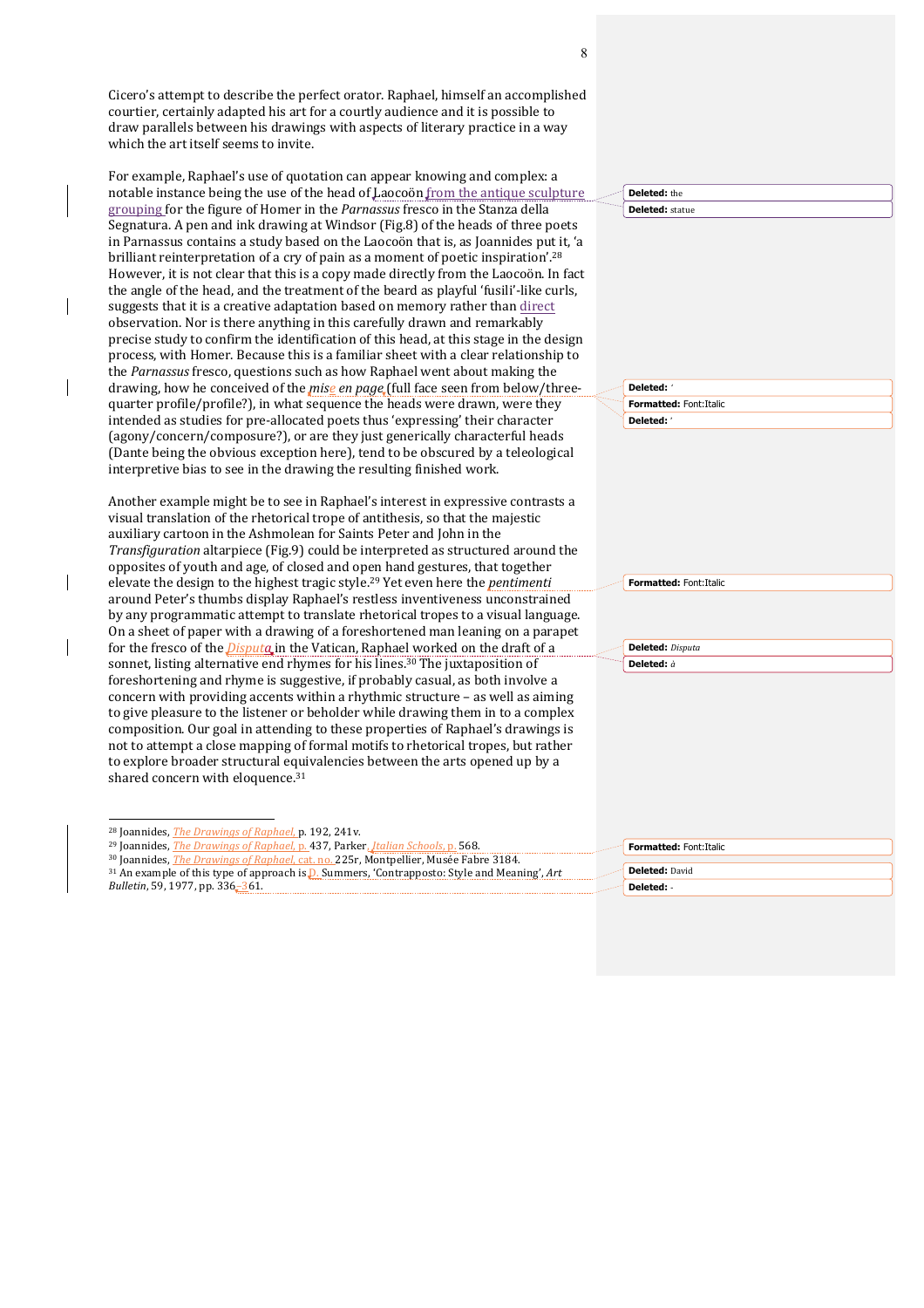The extent to which Raphael was aware of or even concerned by the difference between the two types of eloquence in drawing outlined here is difficult to assess. We shall conclude here by considering the artist's design for *The Judgement of Paris*, which because it was intended for an engraving – a relatively autonomous work of art - might be said to come closest to expressing his artistic intentions free from patronal influence and would have been understood by contemporaries as evidence of his innate *disegno*. *The Judgement of Paris* print by Marcantonio Raimondi (Fig.10) after a design by Raphael could be said to inhabit the same matrix of themes concerning love, the judgement of beauty and the theory of imitation explored in the writings of Raphael's literary friends, such as Bembo and Castiglione.<sup>32</sup> Within this context it is permissible to interpret Paris's role in judging the beauty of the goddesses as analogous to the judgement practised by the artist Zeuxis when he selected five Crotonese beauties in order to make his image of Helen. The complementary sequence of views of female nudity in the print, therefore, might figure the conceptual process of synthesis involved in the eclectic method of imitation, the different view of each goddess adding up to a single idea of beauty (similar interpretations have also been made of the beautiful red chalk drawing in Windsor of the Three Graces as the 'unfolding of a single form'). $33$ 

Since the print aspires to the connotative complexity of a literary text, further levels of allusion can be discovered. The particular motif of the undressing Minerva – so pivotal in knitting together each half of the composition – could be interpreted as carrying with it more subtle references to Pliny's exemplary anecdotes about ancient artistic competitions. The dramatic gesture with which she removes her clothing - shedding the 'amoroso velo' - recalls the tale of the fictive curtain painted by Parrhasius, which deceived Zeuxis into taking it for a real object hiding a work of art. The combination of hidden face with drapery recalls Pliny's account of Timanthes's painting of the *Sacrifice of Iphigenia*, where the artist 'not having any way in which to show the grief of the father... threw a drape over his head and let his most bitter grief be imagined, even though it was not seen', as Alberti put it when recommending this example of invention in his On Painting.<sup>34</sup> Both Parrhasius and Timanthes were praised in antiquity for their ability to represent the unrepresentable, or as Castiglione put it in his dedicatory epistle to *Il Libro del Cortegiano*, referring explicitly to the works of Raphael, to make apparent 'quello che non è'. There is a complex play of notions of veiling and revealing being enacted in Minerva's gesture, with which she apparently presents to Paris the unadorned 'naked' truth (as Castiglione claimed to be doing in his dialogue), while simultaneously alluding to the artist's powers of deception, exemplified in stories about hiding.

As a key compositional element which does not derive from the antique relief in Palazzo Medici in Rome upon which Raphael based his composition, Minerva signifies the dialectic exchange between work and source, serving as a means by

<sup>32</sup> Ben Thomas, "The art consists of hiding the art": Castiglione and Raphael', eds. Antonella Braida and Giuliana Pieri, *Image and Word: Reflections of Art and Literature from the Middle Ages to* the Present, Oxford, 2003, pp. 134-150.

<sup>33</sup> Joannides, *The Drawings of Raphael*, pp. 118, 408.

 $\overline{a}$ 

 $\overline{\phantom{a}}$ 

<sup>34</sup> Pliny, *Natural History* XXXV, 65 and 73; Alberti, *On Painting*, p. 78.

**Deleted:** [add ref; or is original drawing lost?]

| Deleted:                                                                                        |
|-------------------------------------------------------------------------------------------------|
| Deleted: in                                                                                     |
| Deleted: (eds)                                                                                  |
| <b>Deleted:</b> : Legenda                                                                       |
| Deleted: -                                                                                      |
| Deleted: Leon Battista                                                                          |
| <b>Deleted:</b> , trans. by J. R. Spencer, New Haven and London: Yale<br>University Press, 1966 |